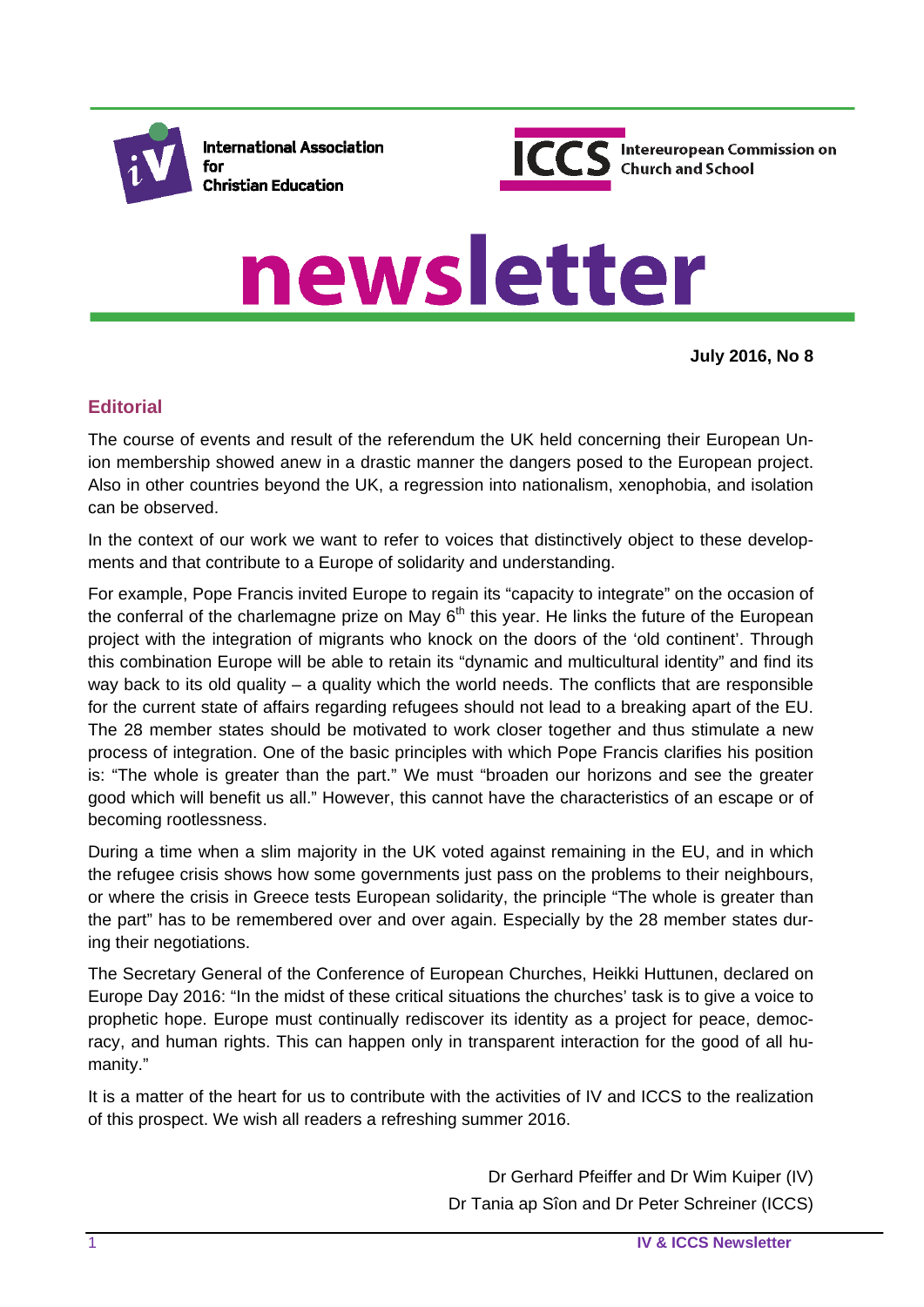# **Information from IV and ICCS**

## **IV : Three New Member Organizations in the IV (General Assembly 2015)**

The General Assembly 2015 of the International Association for Christian Education (IV) welcomed three new members: Church of Ireland (Board of Education Dublin), Church of Ireland (Board of Education Belfast), and Union of Estonian Christian Private Schools (Estonia). President Dr Wim Kuiper has been re-elected as the chairman of the Association for an additional four-year term. As a new member of the Board the Assembly assigned Dr Marián Damankos from Slovakia. Hosted by the three local traditional protestant schools (Freies Gymnasium Bern, NMS and Campus Muristalden) in Bern (Switzerland) more than 30 attendees from nine countries were welcomed to the General Assembly on November 29<sup>th</sup>/30<sup>th</sup> 2015.

#### **IV: Board in Augsburg**

The Board of the International Association for Christian Education met for the first time in Augsburg on February 19<sup>th</sup>/20<sup>th</sup> for their regular meeting. After visiting the long-standing grammar school for girls of the A.B. von Stetten'schen charity further consultations took place in the Evangelische Forum Annahof. This is located just next to St Anna's church, which is closely linked with the Reformation and Luther's stay in Augsburg in 1518. Furthermore, in this church the Joint Declaration on the Doctrine of Justification was signed in 1999 as a key document of the ecumenical movement.

#### **ICCS & IV: Study Tour to the Netherlands 2016**

For the second time now, IV and ICCS made a study visit for school leaders and education experts to the Netherlands possible. From April 19<sup>th</sup>-23<sup>rd</sup> the IV member association Verus welcomed participants from Germany, Georgia, Ireland, Latvia, Romania, and Switzerland. They provided them with extensive insight into the theory and practice of the Christian school system in the Netherlands under the reliable leadership of Taco Visser. A continuation of this programme with visits to further countries is intended.

#### **AGES: New Board**

The Association of Protestant School Confederations (AGES) represent the interests of protestant schools in Germany especially from the point of view of head teachers. They also cooperate closely with the Barbara-Schadeberg-Foundation for the Promotion of Protestant Schools and the Department for Research and Development of Protestant Schools. At the General Assembly on April 21<sup>st</sup>/22<sup>nd</sup> 2016 the longstanding board led by school foundation director Pastor Erwin Meister concluded their activities and handed over the responsibility to the new leadership team consisting of Michael Schopp (Nuremberg), Sabine Ulrich (Leipzig), and Stefan Giesel (Königsfeld).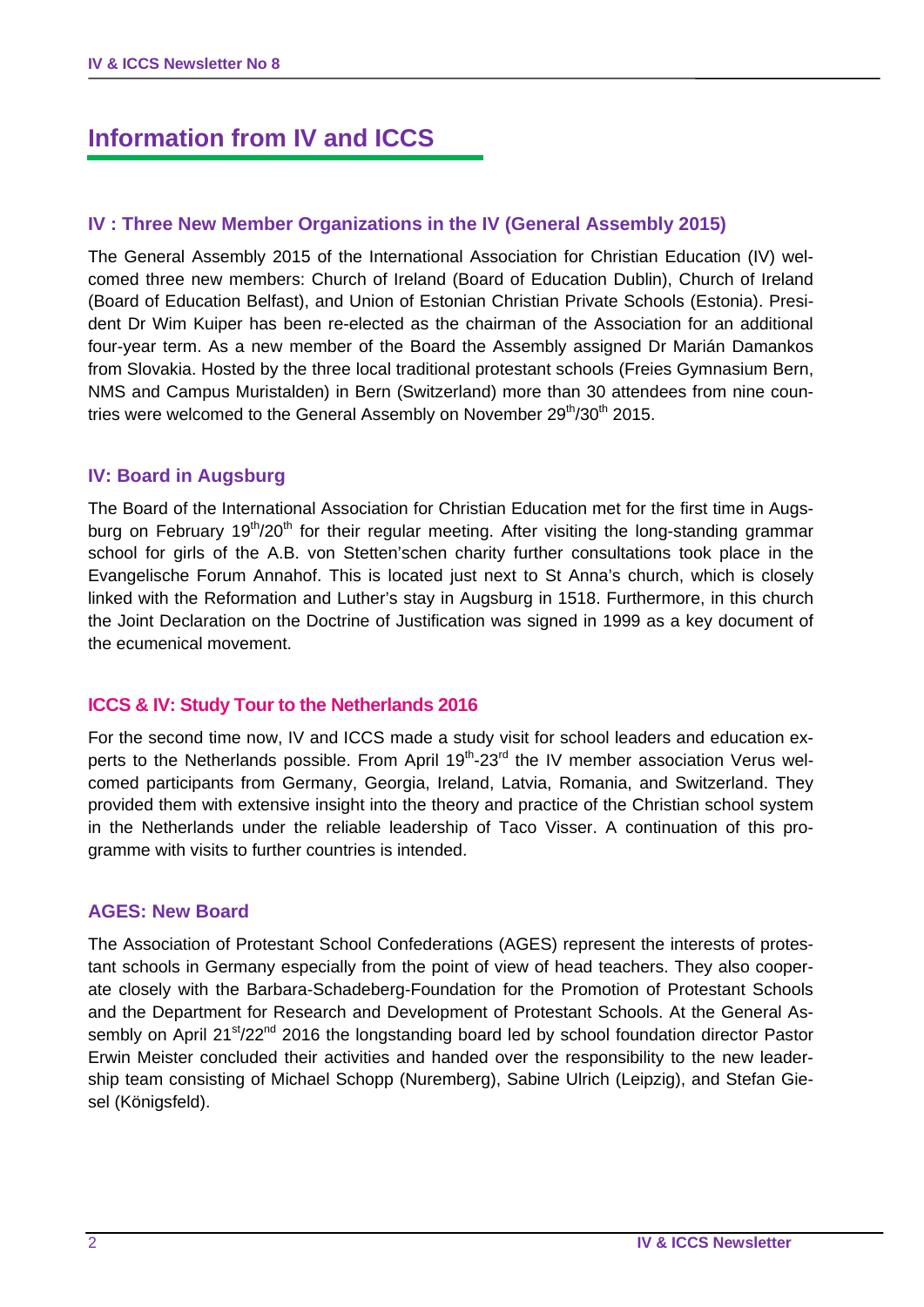# **ICCS & CoGREE: Klingenthal Colloquy October 10<sup>th</sup> - 14<sup>th</sup>**

The next Colloquy in Klingenthal takes place in October 2016. The thematic focus will be on questions of migration and education. So there will also be cooperation with the thematic reference group of CEC that is concerned with Education for Democratic Citizenship. The General Secretary of CEC, Heikki Huttunen, will contribute an input to the meeting.

## **IV & ICCS: Updates from the Project Schools500reformation**

The international steering group of the project met on April  $20^{th}/21^{st}$  2016 in the Archbishop Tension High School in East Croydon/London. The group was invited by headmaster Richard Parish. Besides planning for the Reformation year 2017, the morning assembly was attended. Also, various classes were visited and it was possible to talk to pupils. At an event with representatives of the Anglican Church and several schools there was deliberation about options on how church schools could be involved in the project. Plans were prepared for Wittenberg in 2017. As an addition to the already existing homepage www.schools500reformation.net a forum for dialogue www.forum.schools500reformation.net for pupils, teachers etc. was established. An expert colloquium to work out an international charter of protestant schools is planned for autumn. Dr Gerhard Pfeiffer and Dr Peter Schreiber are part of the steering group.

#### **RE Teacher Training in Europe: READY Project**

The question of appropriate RE teacher training within a given cultural and religious diversity context stands as the focus of an Erasmus+ supported project: "READY: Religious Education in Diversity. Sharing experiences of and approaches to teacher education in the context of 'Education and Training 2020' (READY)". In this setting different teacher training institutions from Austria, Germany, Scotland, England and Sweden work together. Parts of the project are study visit to one another, case studies about the training in the participating countries and teaching concepts that address the aspect of diversity in a special way. The first issue of the READY newsletter is out now. It can be accessed via www.comenius.de.

# **CoGREE and Member Organisations**



## **Meeting of the CoGREE Steering Group**

At the meeting of the steering group on June  $18<sup>th</sup>$  2016 in Vienna the preparations for the European conference in Vienna "Believing, belonging, behaving. Challenges for RE in the 21st Century", which will take place from August 31st - September 3rd 2016 (see below) as well as the next Klingenthal Colloquy (October  $10^{th}$ -14<sup>th</sup> 2016) were continued. There will be personnel changes due to the occupational change of Dr Peter Schreiner.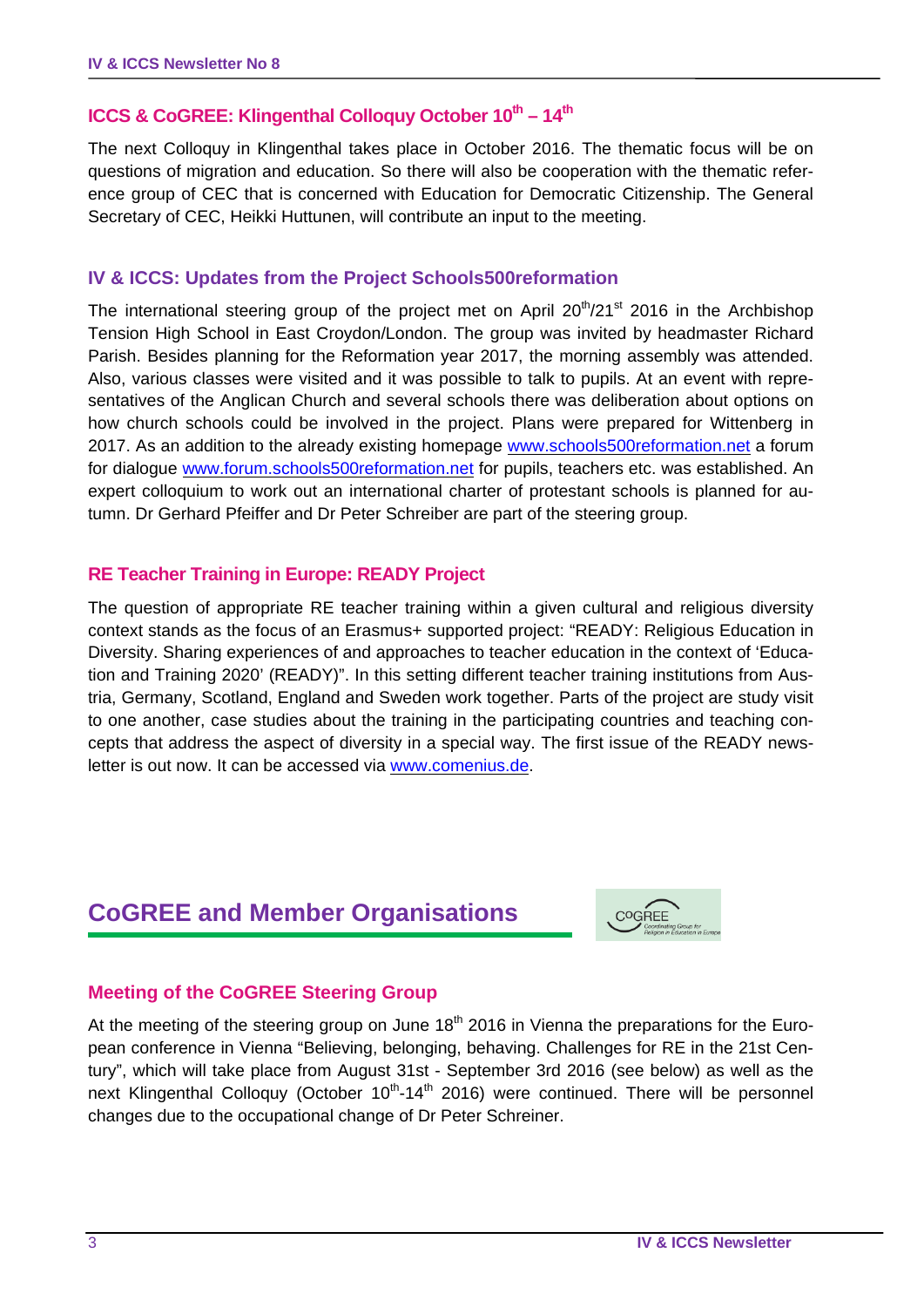## **EFTRE: European Conference in Vienna**

In cooperation with CoGREE the next conference of the European Forum for Teachers of Religious Education (EFTRE) will take place in Vienna from August  $31<sup>st</sup>$  - September  $3<sup>rd</sup>$ . Topic: "Believing, belonging and behaving. Challenges for RE in the 21<sup>st</sup> Century". Details of the schedule and the context can be found on www.eftre.net. Places are still available. Bookings can be done via the stated homepage.

#### **RE as a Companion on the Way to Emmaus – EUFRES Meeting in Katowice**

The XVII. European Forum for Religious Education in Schools reflected on the potential problems of RE in a "European Society between Fast Changes and Christian Identity." For this, 30 clergy and laymen, who work in the field of catholic RE, came together from March  $30<sup>th</sup>$  - April  $3<sup>rd</sup>$  2016 in Katowice (Poland). Through the lectures and talks enormous differences in public acknowledgement of churches and secularism in the various countries became clear. The closing communiqué in Italian, English, German, and Spanish demanded among others situation conformal didactics and a reorganization of the school/church-youth-work relationship (www.eufres.org). Dr Gerhard Pfeiffer attended the forum as a guest on the behalf of the Coordinating Group for Religion in Education in Europe (CoGREE) and presented in his contribution the EKD-memorandum "Religiöse Orientierung gewinnen" (Developing Religious Orientation).

#### **International Education Initiative PILGRIM**

"Living Consciously – Giving Future" is the motto of the PILGRIM network, which promotes education for sustainable development. Their focus is in particular on the ethical-religious dimension. This is why in many associated institutions RE plays a leading role in the relevant projects. The initiative sees itself as inter-denominational as well as inter-religious and widened its activities systematically beyond the borders of Austria, the country of origin. This is why at the certification ceremony 2016 on June  $14<sup>th</sup>$  not only schools from Austria – among which was a Muslim private school – but also institutions from Poland, Hungary and even Peru were incorporated. PILGRIM is a member of the International Association for Christian Education. Out of thanks for all his support and guidance over the years the Secretary of the IV was appointed honorary member during the certification celebration.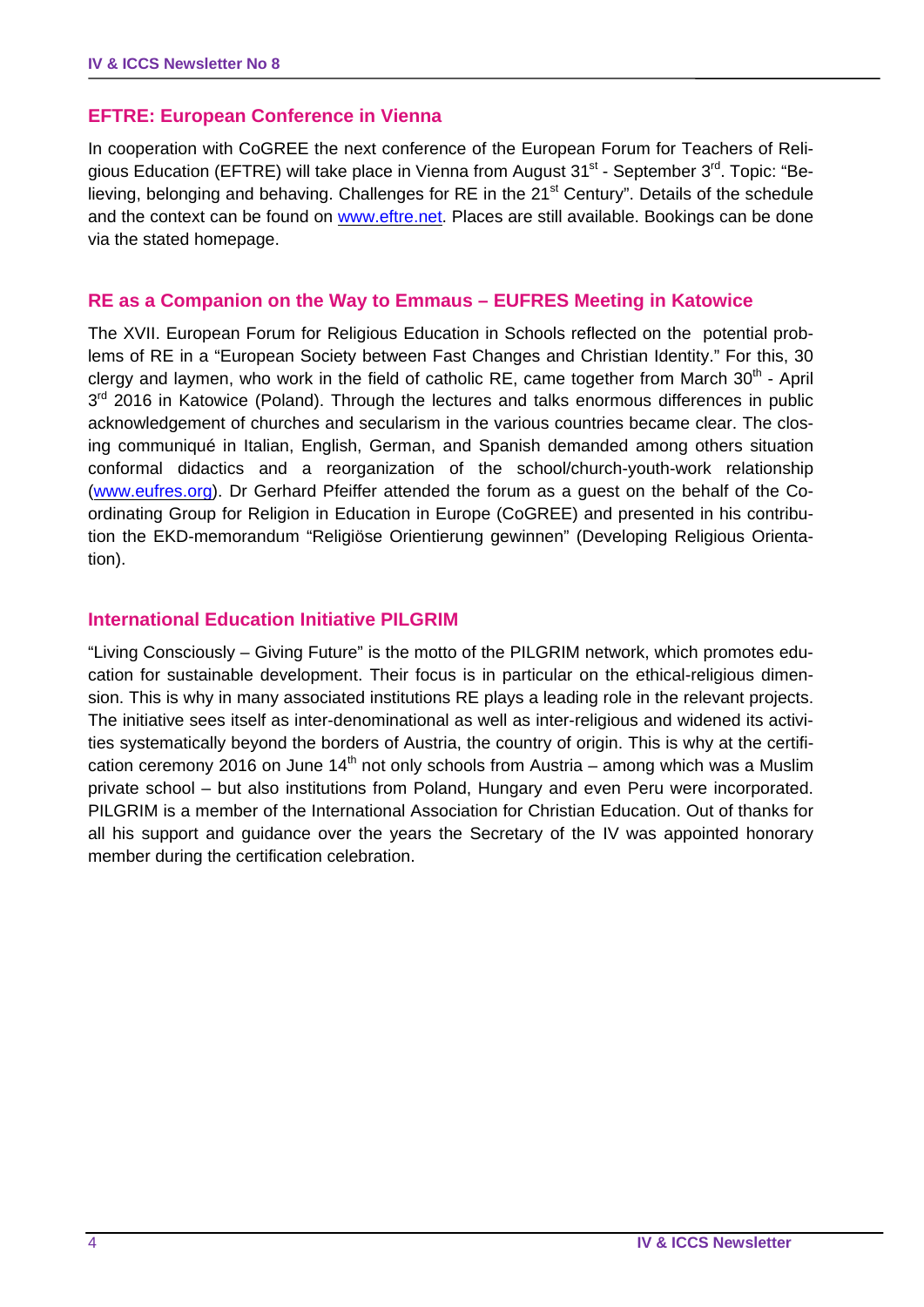# **CEC and CPCE**



## **CEC: Together on the Way to Climate Justice**

"A European Contribution to Pilgrimage of Justice and Peace – European Churches on the Way to UN Climate Summit in Paris." This was the headline of a meeting organized by the Conference of European Churches on October  $12<sup>th</sup>$ -14<sup>th</sup> 2015 in the Protestant Academy Villigst (Schwerte/Ruhr). Senior Church representatives (among others the General Secretary of the World Council of Churches and the Chairman of the council of the EKD) appealed to the numerous attendees not to waiver in their struggle for climate justice. Facts about climate change as well as activities of the Churches and other civil organisations in the run-up of the UN Climate Change Conference were part of the programme. On October  $13<sup>th</sup>$  the participants – among whom was Dr Gerhard Pfeiffer as a representative of ICCS and IV – joined the ecumenical pilgrimage for climate justice and the closing event in the evening in Lengerich.

#### **CEC: Meeting of the European Secretaries from the Conference of European Churches**

"Conflicts and Reconciliation: The Role of the Council of Europe" was the topic which united the European Secretaries from the Conference of European Churches and representatives from partner organisations on November  $16<sup>th</sup>$ -18<sup>th</sup> 2015 in Strasbourg for a meeting. Among all meetings with experts and officials the one with Commissioner for Human Rights, Nils Muižnieks stood out. Socio-ethical topics on the agenda of the different churches and the roadmap 2015- 2018 "Forging our Future" of the Conference of European Churches were discussed as well. Dr Gerhard Pfeiffer participated in this meeting as representative of ICCS and IV.

#### **CEC: Thematic Workgroup regarding Education for Democratic Citizenship**

Since its establishment the thematic reference group of the CEC regarding Democratic Citizenship came together for two meetings. Its purpose is to work out inputs and activities of the CEC for this central European issue. Part of this is an active accompanying of the politics of the Council of Europe. The panel consists of 10 representatives of the member churches and partner organisations of the CEC. The Speaker is Hanna Broadbridge from Denmark. To represent ICCS and the EKD Dr Peter Schreiner was nominated for the panel.

#### **CEC & CPCE: Discussions about RE at European Schools**

Questions about the future of RE at European Schools – an institution of the European Commission and the member states at sites of EU institutions (see http://www.eursc.eu/index.php?l=3) – were discussed at a meeting organized by the Conference of European Churches (CEC) and the Community of Protestant Churches in Europe (CPCE). It was held in Brussels on May  $9<sup>th</sup>$  2016. The reason given for this was a proposal for an extensive reform of this special type of school. In an evaluation report of the University of London it is suggested that the curricula should be organized in pathways henceforth. "Religious Studies and Ethics" would then be part of the field Humanities. This would mean a pro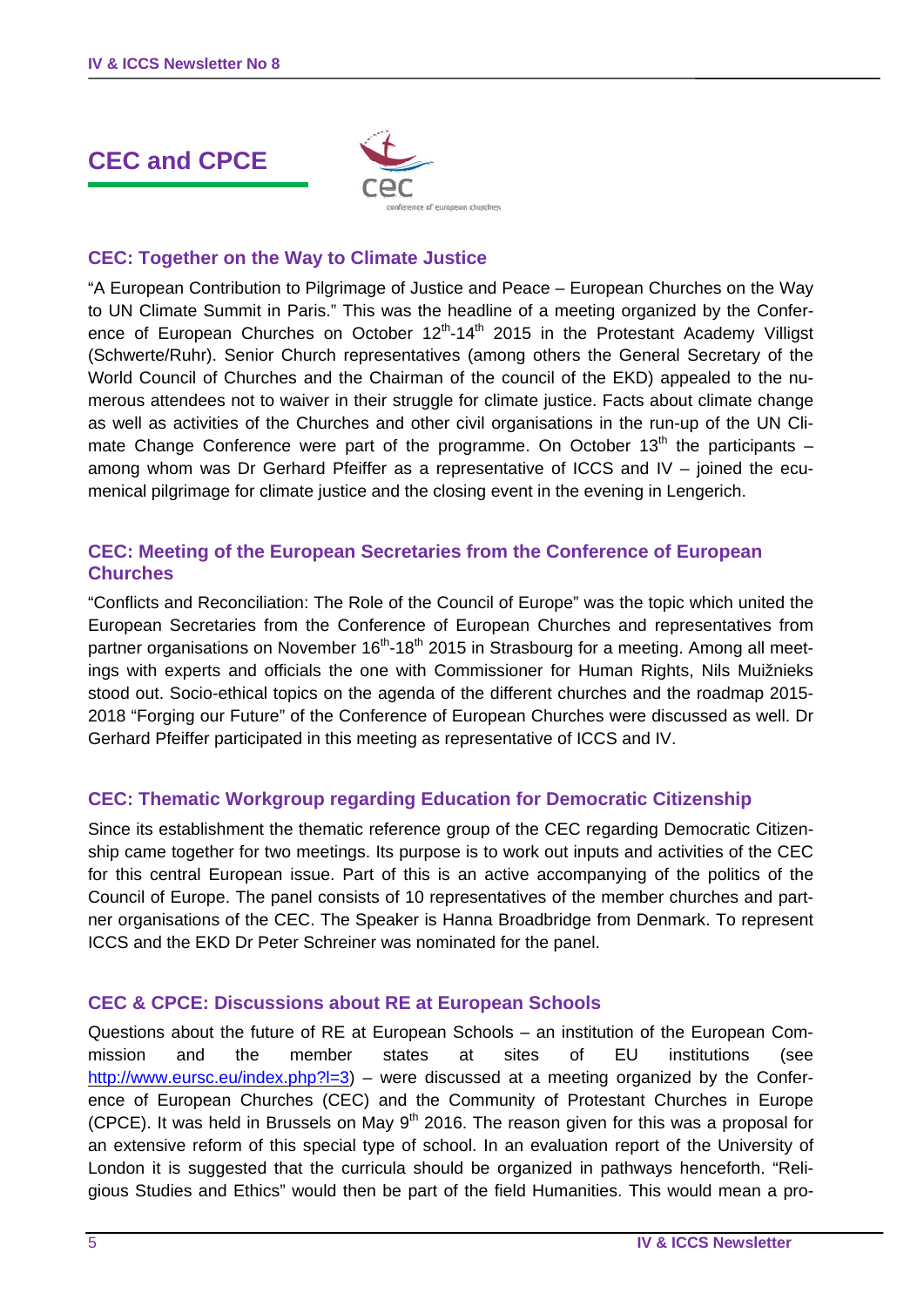found change regarding the current form of denominational RE, and also for the option to choose this subject in the final exams. This discussion was attended by Matthias Otte (EKD church office) and Dr Peter Schreiner (ICCS). Included were also RE teachers and those responsible for RE in local churches. Agreements were reached regarding further monitoring of the developments.

#### **CPCE: Focal Points for Protestant Education in Europe**

After long preparation the second Forum Bildung Europa conference of the Community of Protestant Churches in Europe (CPCE) took place in Tutzing from October 26<sup>th</sup>-28<sup>th</sup> 2015. The four main topics were "Protestant Schools", "The contribution of voluntary services to education and formation in church and civil society", "Religious education in local churches in the face of discontinued traditions and a new religious diversity", and "Society related education by example of the Protestant Academies". The field of schools was moderated by Dr Gerhard Pfeiffer. The presentations were given by Pastor Dr Eszter Kodácsy-Simon (Budapest) and Dr Birgit Sendler-Koschel (Hanover).

The conference series will be continued in Tutzing on December  $5<sup>th</sup> - 7<sup>th</sup>$  2016 with the theme: "Europe as a foreign home. Migration and identity from the post-war era to the present day – challenges for Protestant educational activity in the church and social welfare".

# **Council of Europe and European Union**



## **Committee for Education of the Council of Europe**

The committee has the task to accompany the education activities of the Council of Europe critically. For a few years now the CEC has had observer status in the committee. This opens up many opportunities to contribute their own perspectives to the discussion and to come into contact with national education experts as well as the different education departments from the Council of Europe. At this year's meeting Hanna Broadbridge, Speaker of the thematic workgroup Education for Democratic Citizenship, together with Richard Fisher, attended as observers.

# **European Ministers of Education from April 11th-12th in Brussels**

The 25<sup>th</sup> Council of Europe Standing Conference of Ministers of Education was held on April  $11<sup>th</sup>$  and  $12<sup>th</sup>$  2016 in Brussels. The representatives from the 50 nations of the European Cultural Convention agreed on a new set of tools: "Securing Democracy through Education" – Reference Framework of Competences for Democratic Culture. They reached an agreement to implement this instrument in practice by supporting tests at national, regional and European levels.

In his speech at the conference, General Secretary Thorbjørn Jagland declared: "This is about setting out, for the first time ever, the specific competences needed by young citizens across all